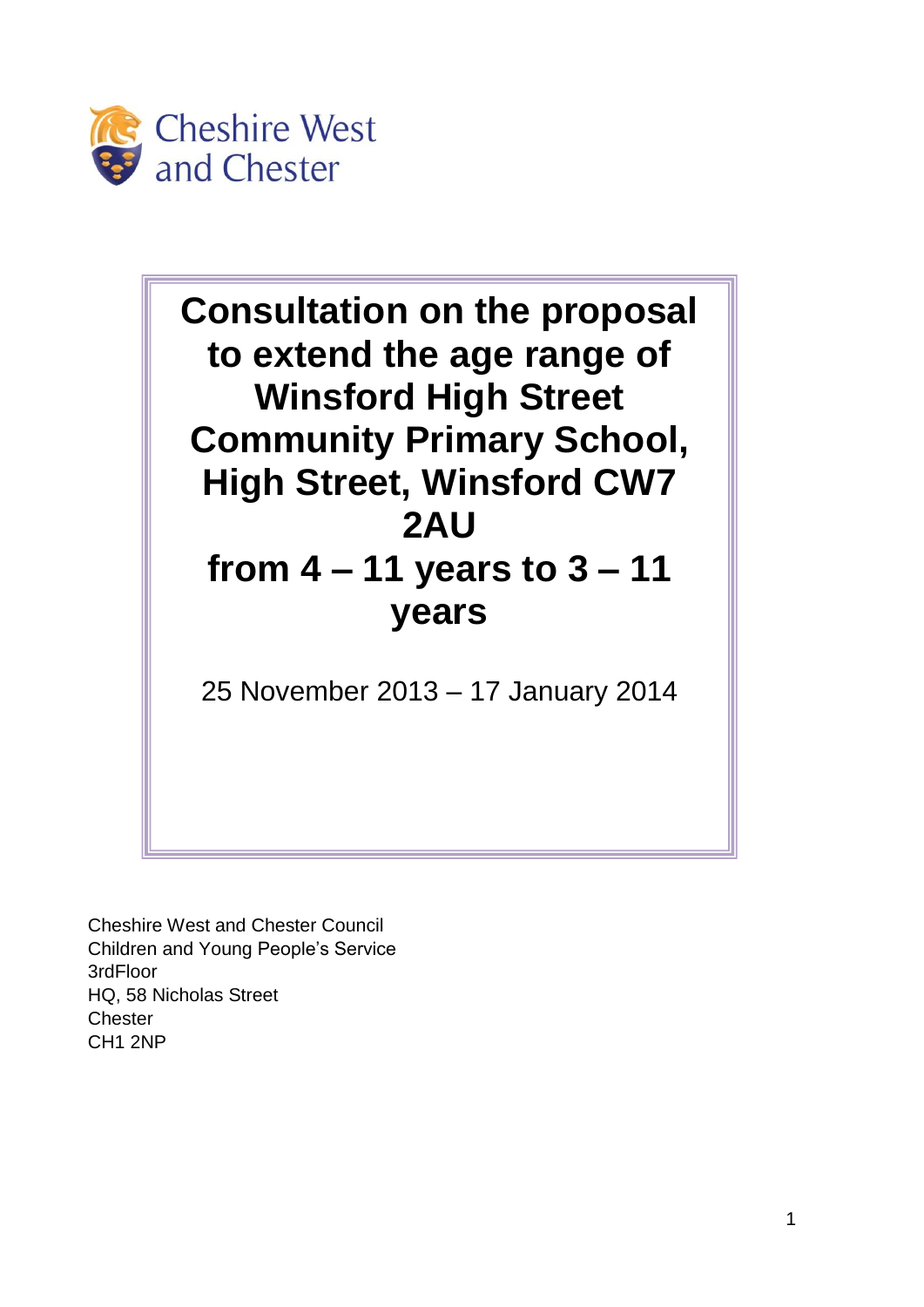## **Accessing Cheshire West and Chester Council information and services**

Council information is also available in Audio, Braille, Large Print or other formats. If you would like a copy of this document in a different format, in another language or require a BSL interpreter, please email us at:

[equalities@cheshirewestandchester.gov.uk](mailto:equalities@cheshirewestandchester.gov.uk)

Telephone 0300 123 8 123 or

Text phone 18001 0 1606 867670

إذا أر دت المعلومات بلغة أخر ي أو بطريقة أخر ي، نر جو ۖ أن تطلب ذلك منا ِ

যদি আপনি এই ডকুমেন্ট অন্য ভাষায় বা ফরমেটে চান, তাহলে দয়া করে আমাদেরকে বলুন।

如欲索取以另一語文印製或另一格式製作的資料,請與我們聯絡。 Pokud byste požadovali informace v jiném jazyce nebo formátu, kontaktujte nás Jeżeli chcieliby Państwo uzyskać informacje w innym języku lub w innym formacie, prosimy dać nam znać.

ਜੇ ਇਹ ਜਾਣਕਾਰੀ ਤੁਹਾਨੂੰ ਕਿਸੇ ਹੋਰ ਭਾਸ਼ਾ ਵਿਚ ਜਾਂ ਕਿਸੇ ਹੋਰ ਰੂਪ ਵਿਚ ਚਾਹੀਦੀ, ਤਾਂ ਇਹ ਸਾਥੋਂ ਮੰਗ ਲਓ। Türkçe bilgi almak istiyorsanız, bize başvurabilirsiniz.

اگرآپ کومعلومات کسی دیگر زبان یادیگرشکل میں درکارہوں توبراۓمہربانی ہم سے پوچھئے۔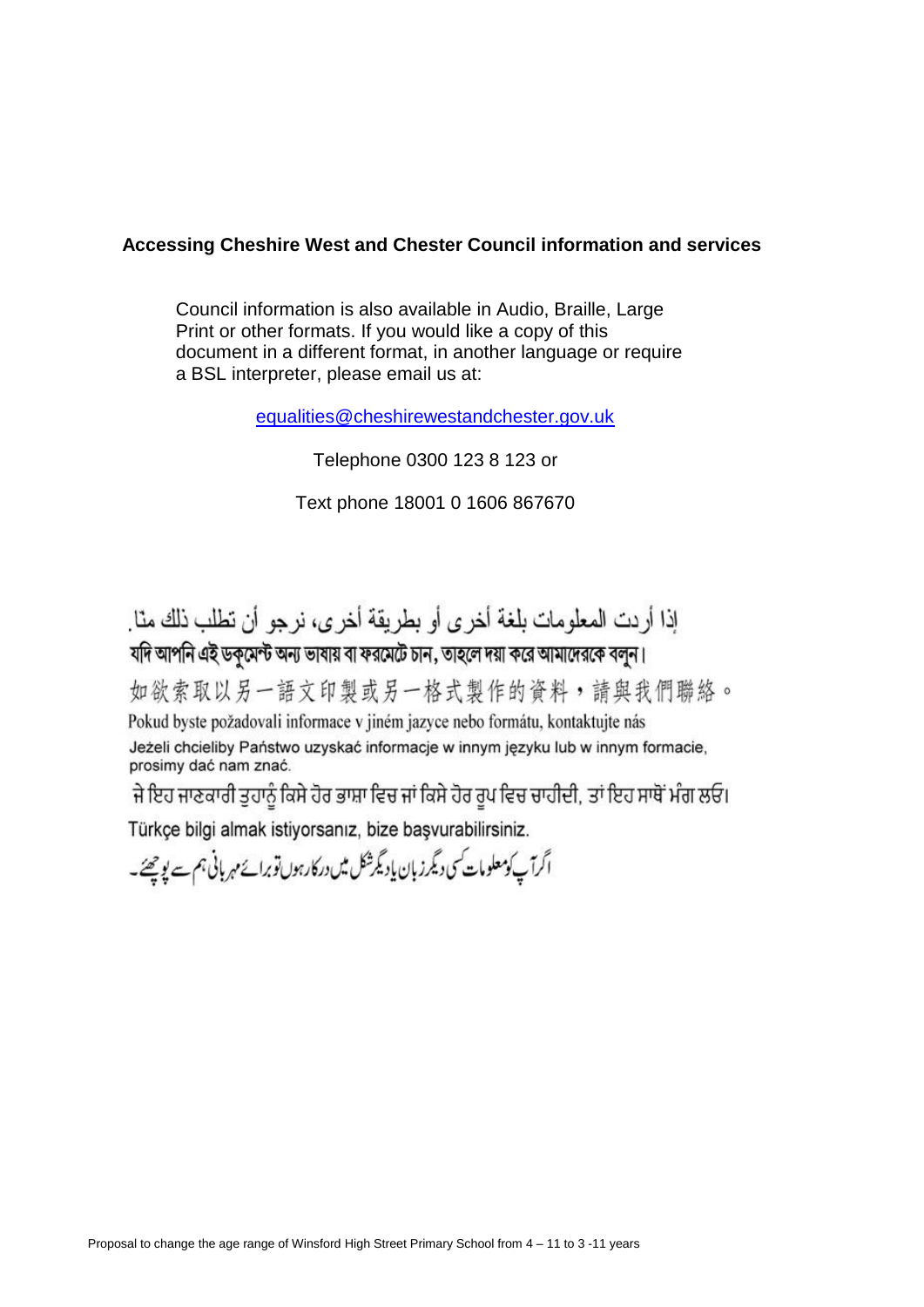## **Have your say on the proposal to extend the age range of Winsford High Street Community Primary School, Winsford, CW7 2AU from 4- 11 years to 3-11 years**

This document has been produced by Cheshire West and Chester Council to support the consultation processes with parents, staff, schools, early years providers and key stakeholders as prescribed under the Education and Inspections Act 2006 and the School Organisation (Prescribed Alterations to Maintained Schools) (England) Regulations 2007, Regulation 8 of the 2007 Regulations. It seeks the views of all these interested groups on the proposals which it is anticipated would take effect from 1 September 2014. It is proposed that Winsford High Street Primary School extends its age range from  $4 - 11$  to  $3 - 11$  years to allow the school to operate a maintained nursery class.

# **Why is the Council proposing to make these changes?**

Under Section 7 of the Childcare Act 2006, local authorities are required to make available 15 hours per week of high quality Early Years Foundation Stage to all 3 and 4 year olds free of charge, for thirty eight weeks per year. Provision within the authority must be offered flexibly and in sessions of varying lengths over a minimum of three days per week to meet parental demand. Cheshire West and Chester Council have a duty to ensure sufficient levels of early year's entitlement for all eligible three and four year olds in its Borough.

Since 1 September 2013, Section 7 of the Childcare Act includes the duty to provide free Early Years Foundation Stage to eligible two year olds, approx. 20% of the two year old population within Cheshire West and Chester. The duty will extend to 40% of the two year old population in September 2014.

Two year old children are eligible for a free entitlement place if they are:

- Looked after children:
- Children who meet the Free School Meal criteria e.g. from families whose income is below £16,190 and their parents are in receipt of any of the following benefits: Income Support; Income-based Job Seekers' Allowance; Incomerelated Employment and Support Allowance; Support under Part VI of the Immigration and Asylum Act 1999; the Guarantee element of the State Pension Credit; or Child Tax Credit, provided they have an annual gross income of no more than £16,190, as assessed by Her Majesty's Revenue and Customs, and are not in receipt of Working Tax Credits (except during the four-week period immediately after their employment ceases, or after they start to work fewer than 16 hours per week.

The main benefit, for the two year olds receiving early education as a result of this entitlement, are the expected improvements in cognitive, emotional and social development and school readiness, leading to improved future educational attainment and lifetime earnings.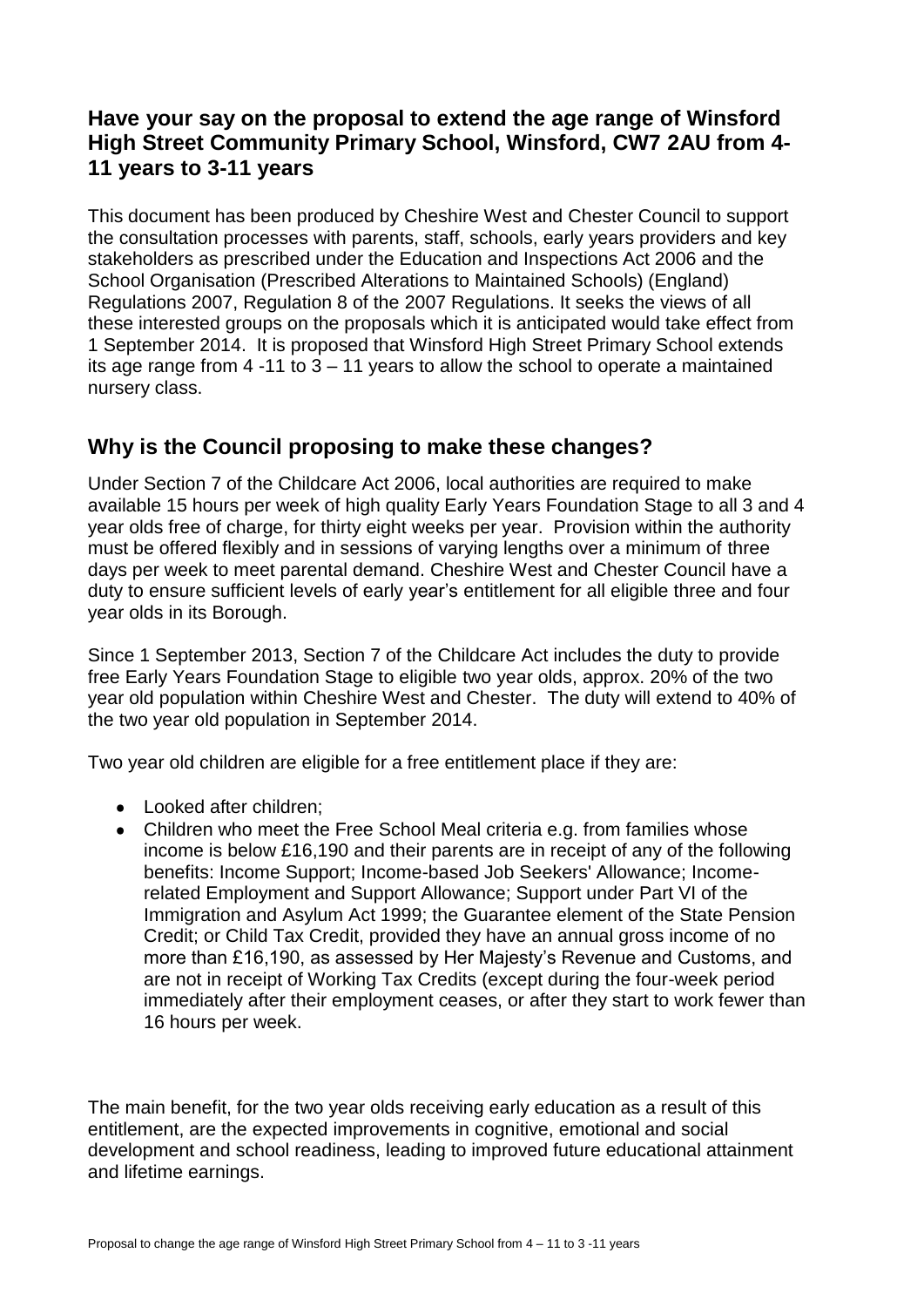Winsford has the second largest population of eligible two year olds in the borough. The estimated number for the Winsford area for 2013/14 is 150.

Statutory guidance requires Cheshire West and Chester Council to only use early year's providers who have either Good or Outstanding Ofsted judgements to provide free entitlement places for eligible two year olds. Cheshire West and Chester Council can only fund two year old children in 'satisfactory/requires improvement' providers where there is not sufficient accessible 'good' or 'outstanding' provision.

Additional capacity is being developed in the private, voluntary and independent (PVI) sector of early year's providers by utilising vacant places and the use of designated capital to support the increase of places. However there is still a requirement to increase the early years places and develop the PVI sector to increase the number of two year old places it makes available; enabling the maintained sector to provide more places for three and four year olds.

Cheshire West and Chester Council has recently completed a conversion of the former Chapell building into four classrooms, a hall and a theatre linked to the existing primary school building by a glazed corridor.

#### **How will the proposed changes work?**

It is proposed that Winsford High Street Community Primary School will provide a twenty six place maintained nursery class for three and four year olds. The nursery will provide inclusive morning and afternoon sessions and all day (six hours) sessions to support the needs of working parents and those parents who are in education or training.

The following is provided by Mr Joule, Head teacher to provide a vision for the proposed nursery class.

#### **Winsford High Street Community Primary School nursery provision proposal**

#### **Overview**

At Winsford High Street Community Primary school we look to provide quality education for the children of the locality. Our current provision is for children from the age of four until they leave for secondary school at the age of eleven. However, for many years it has been the desire of all staff and governors of the school to reduce the starting age for the children entering High Street to three years. Within this proposal we are looking to provide a fifty two place nursery; twenty six children will be catered for in the mornings and a further twenty six in the afternoon. There will also be a limited number of places for children to remain in the provision for the full school day. This will be managed by one full time teacher and a number of teaching assistants, which will depend on the uptake for the provision.

#### **Accommodation / Staffing**

To accommodate the younger pupils at High Street, we will move our current Year 1 pupils to the spare classrooms that have been made available through the recent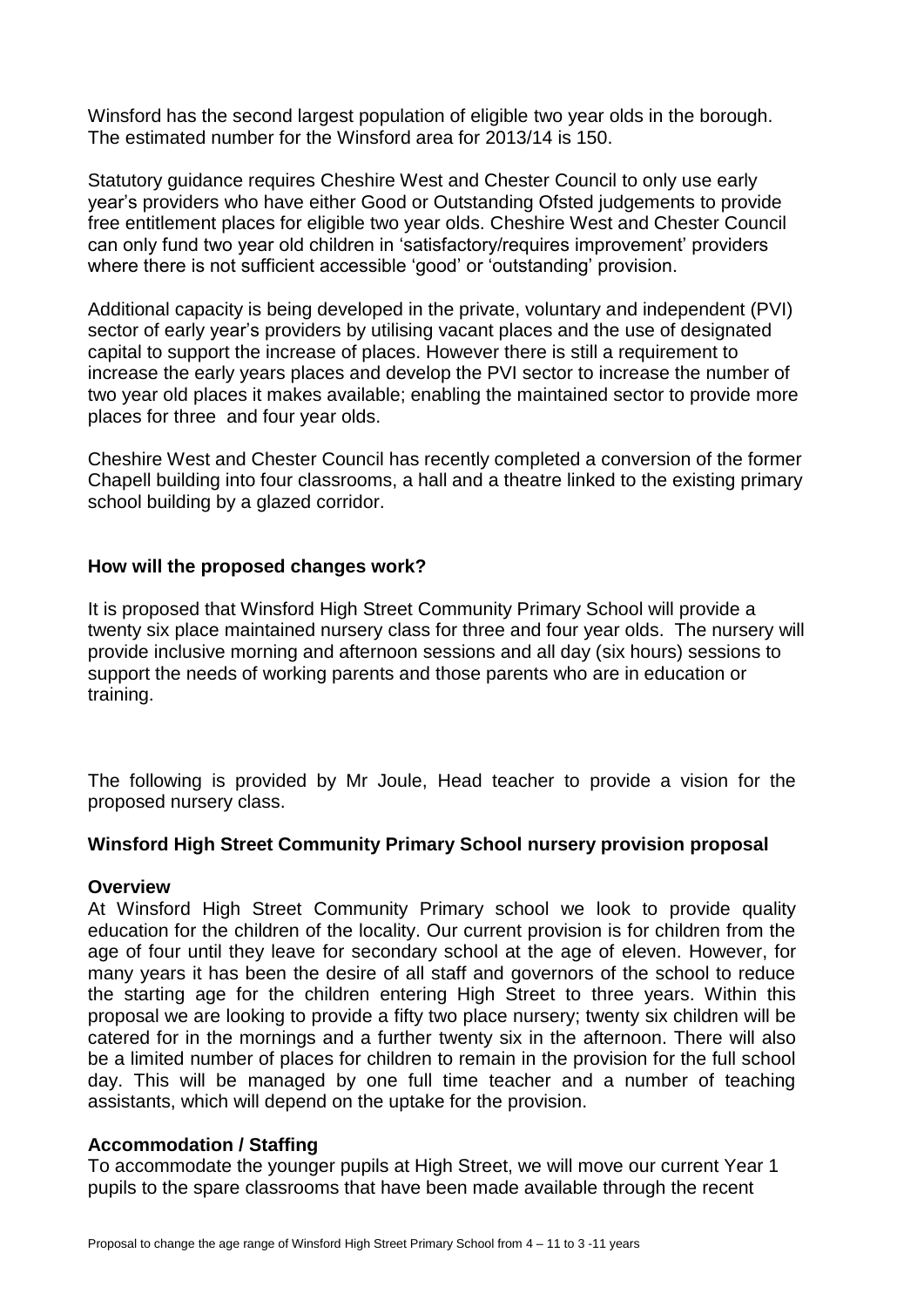redevelopments. This will enable us to relocate the Foundation Stage 2 pupils (current reception) into the Year 1 classes, leaving the existing Foundation Stage available to accommodate the youngest children. This will mean that the Foundation Stage Manager will be able to oversee both Foundation Stage 1 and 2 as both year groups would be in close proximity to each other; allowing for the staff to plan and work collaboratively for the benefit of all pupils, thus giving a very accurate overview of each child from an early age. In doing so we feel that we would be able to support the families from the area more at a significant time in their child's development. As we currently have children joining the school with speech and language delays we would look to work with all parents of nursery aged children to support them during the very important stages of language development.

In addition to this, there will also be flexibility for movement between the two areas, depending on a child's needs due to the close proximity of both of the Foundation Stage Classes.

Although there is current provision for Nursery aged children in the locality, research indicates that there will be a heavy demand of further places in the coming years, due to the additional funding being made available by the government for child care. As a school, we feel that we have the facilities and highly trained staff to compliment the current provision in the town, thus providing a central provision for pre-school aged pupils. Although we realise, as with all maintained nurseries that not all pupils who attend our provision will transfer to our main school, it is our desire to give every child the best start possible to their learning journey!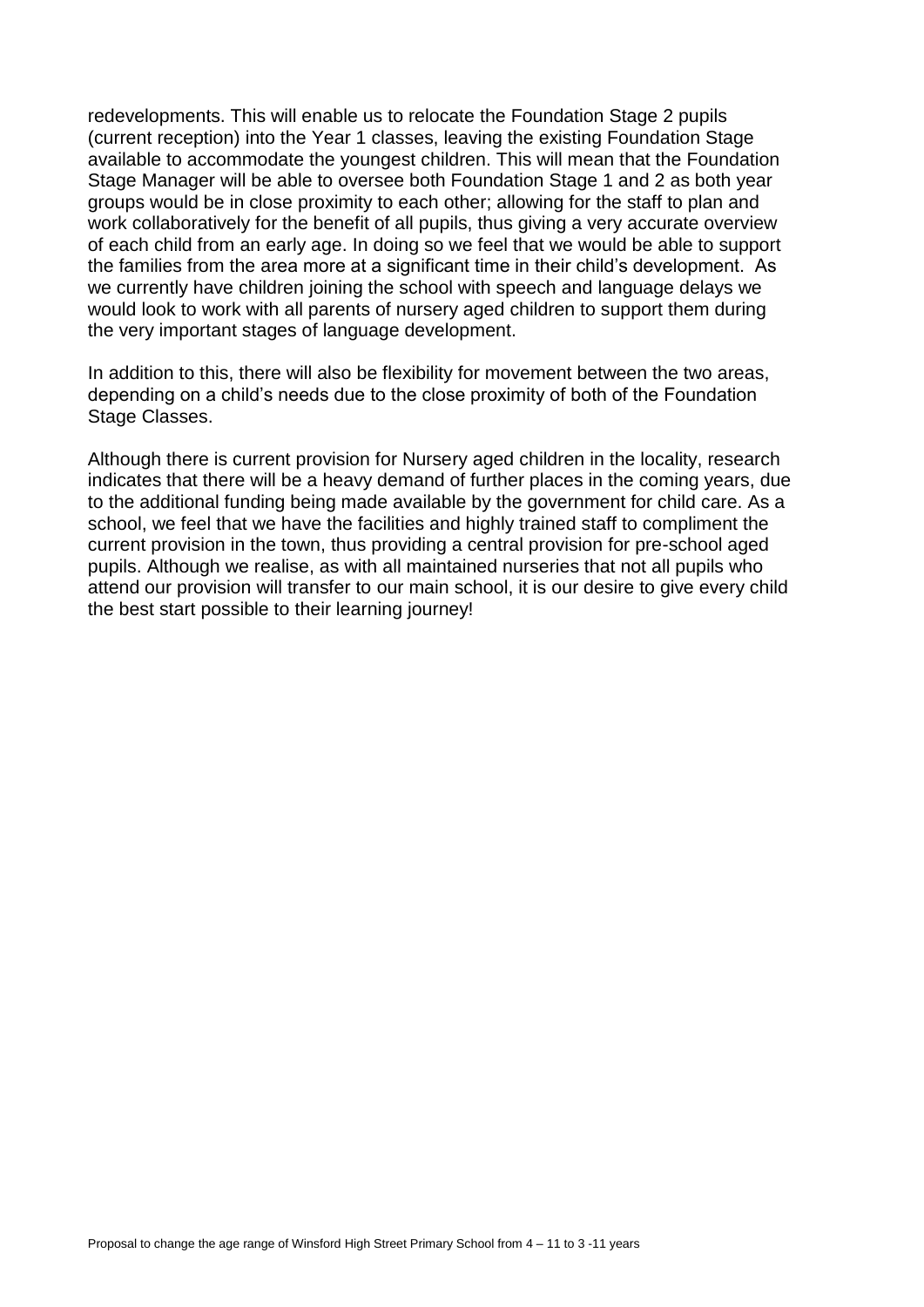

7 STAGES OF THE PROPOSAL **7 STAGES OF THE PROPOSAL**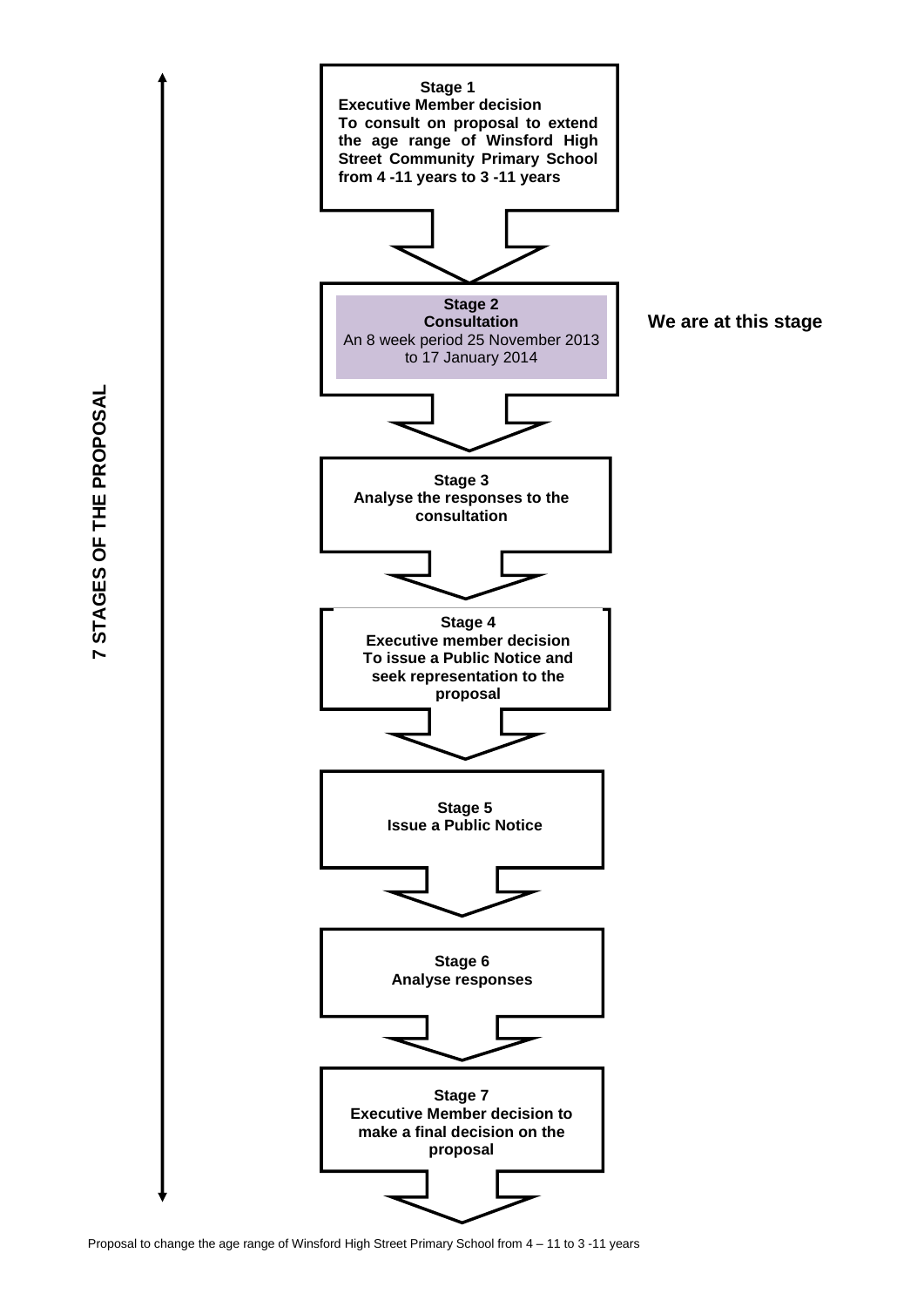## **Next steps**

Following the process of consultation, and due consideration of the feedback received, the Executive Member for Children and Young People's Services will be asked to make a decision as to whether the proposals should be progressed or progressed in an amended form.

### **How do I tell you my views?**

The public consultation will take place between Monday 25 November 2013 and Friday 17 January 2014. A drop in session will be held Wednesday 8 January 2014 from 2pm to 6pm. During this time we really would like to hear your views on the proposal we have put to you in this paper. You can take part by:

• Online: complete an online feedback form:

• Provide feedback using a hard copy form and return to: Cheshire West and Chester Council Children and Young People's Service School Planning and Policy 3rdFloor HQ, 58 Nicholas Street **Chester** CH1 2NP If you require clarification on any of the points raised in this document please also contact us on 01244 972316

## **Please make sure you have submitted your response by Friday 17 January 2014**

### **What happens to your responses?**

All of the responses received during the consultation period are summarised in a report (anonymously) with an analysis of the outcomes of the consultation and recommendations on the next steps. The report is then taken to the Cheshire West and Chester Executive Member, Councillor Mark Stocks, who has the following options; to decide not to take the proposals any further, or to recommend changes to the proposals in some way or to proceed with the original proposal to the next stage of the process. The report will be made available publicly as part of the process.

All of the information you provide in your response will be treated in the strictest of confidence and only used for the purpose it was collected.

Thank you for taking the time to respond to this consultation. Your response will be considered in full.